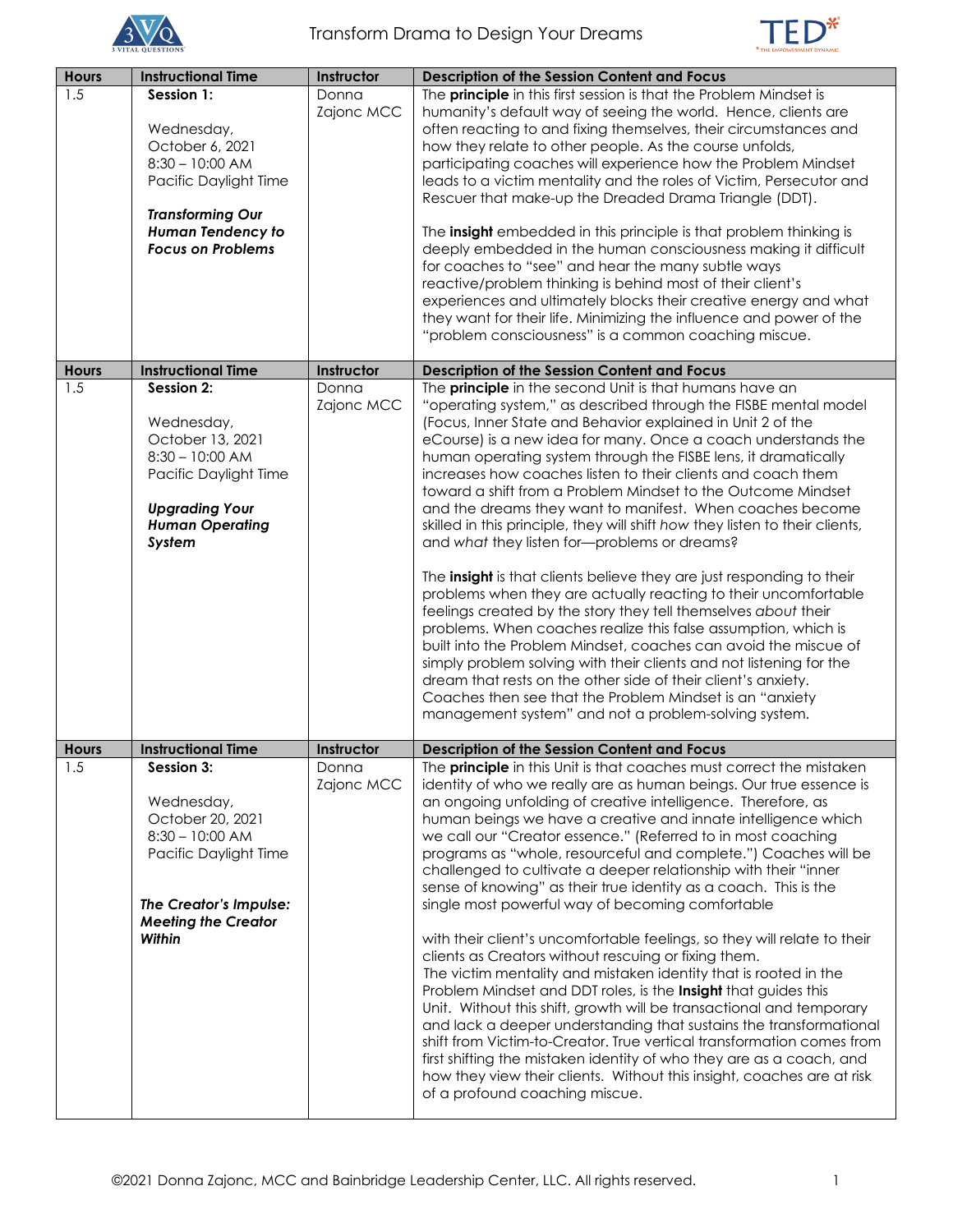



| <b>Hours</b> | <b>Instructional Time</b>              | Instructor | <b>Description of the Session Content and Focus</b>                                                                                        |
|--------------|----------------------------------------|------------|--------------------------------------------------------------------------------------------------------------------------------------------|
| 1.5          | Session 4:                             | Donna      | The <b>principle</b> in this Unit is the idea that there is liberating power in                                                            |
|              |                                        | Zajonc MCC | naming reactive habits and the roles clients play in response to                                                                           |
|              | Wednesday,                             |            | their anxiety. When a client begins to see their habitual reactive                                                                         |
|              | October 27, 2021                       |            | experience and can label it, the act of labeling gives them                                                                                |
|              | $8:30 - 10:00$ AM                      |            | distance and perspective from the reactive role. They are no                                                                               |
|              | Pacific Daylight Time                  |            | longer "subject" to their inner thoughts and stories that keep them                                                                        |
|              |                                        |            | stuck in the DDT roles. Learning to hold their experience at a                                                                             |
|              | Name it and Tame it                    |            | distance and see it as an "object" allows them to interrupt the<br>idea that they are their experience.                                    |
|              |                                        |            |                                                                                                                                            |
|              |                                        |            | The <b>insight</b> in this Unit is how to support their clients to see and                                                                 |
|              |                                        |            | accept their drama strategies when they show up, so they can                                                                               |
|              |                                        |            | see them faster and transcend them sooner. This approach is                                                                                |
|              |                                        |            | unique and counterintuitive to the goal-setting strategy often                                                                             |
|              |                                        |            | found in many coaching programs that teach: "What goals can                                                                                |
|              |                                        |            | you set so you don't go reactive and get stuck?" When clients                                                                              |
|              |                                        |            | can name their role, they begin to be liberated from their identity<br>that believes "I am that role." This coaching move normalizes their |
|              |                                        |            | client's reactivity patterns and creates much deeper insights into                                                                         |
|              |                                        |            | their habitual thinking and behavior.                                                                                                      |
|              |                                        |            |                                                                                                                                            |
| <b>Hours</b> | <b>Instructional Time</b>              | Instructor | <b>Description of the Session Content and Focus</b>                                                                                        |
| 1.5          | Wednesday,                             | Peer Lead  | You will meet in your small group of 3 or 4 to dialogue about what                                                                         |
|              | November 3, 2021<br>$8:30 - 10:00$ AM  |            | you are learning and practice some peer coaching.                                                                                          |
|              | Pacific Daylight Time                  |            |                                                                                                                                            |
|              |                                        |            |                                                                                                                                            |
| <b>Hours</b> | <b>Instructional Time</b>              | Instructor | Description of the Session Content and Focus                                                                                               |
| 1.5          | Session 5:                             | Donna      | There are two principles in this Unit. First, when stuck in the Rescuer                                                                    |
|              |                                        | Zajonc MCC | role, the focus is on being a "hero" by being helpful and                                                                                  |
|              | Wednesday,                             |            | accommodating while hoping to receive love in return for the good<br>deeds.                                                                |
|              | November 10, 2021<br>$8:30 - 10:00$ AM |            |                                                                                                                                            |
|              | Pacific Time                           |            | The <b>insight</b> about being stuck in the Rescuer role, is that it is                                                                    |
|              |                                        |            | disempowering to one's self as well as those being rescued. This is                                                                        |
|              | <b>Making Shifts Happen</b>            |            | another coaching miscue and if not confronted and transformed,                                                                             |
|              |                                        |            | will keep a coach small and unknowingly disempowering their                                                                                |
|              |                                        |            | clients.                                                                                                                                   |
|              |                                        |            | The second principle addresses the Persecutor-to-Challenger shift. In                                                                      |
|              |                                        |            | order to control their anxiety, one uses various ways to take control                                                                      |
|              |                                        |            | and dominate the Victim in order to avoid feeling powerless and                                                                            |
|              |                                        |            | eventually feeling like a Victim.                                                                                                          |
|              |                                        |            |                                                                                                                                            |
|              |                                        |            |                                                                                                                                            |
|              |                                        |            | The insight is to ask their clients "what is your intention?" Are they<br>attempting to look good, be right, and win, or to support and    |
|              |                                        |            | challenge others without blame and judgment?                                                                                               |
|              |                                        |            |                                                                                                                                            |
| <b>Hours</b> | <b>Instructional Time</b>              | Instructor | <b>Description of the Session Content and Focus</b>                                                                                        |
| 1.5          | Session 6:                             | Donna      | The <b>principle</b> embedded in this Unit is that people change on their                                                                  |
|              |                                        | Zajonc MCC | own schedule. There is an extensive curriculum presentation in this                                                                        |
|              | Wednesday,<br>November 17, 2021        |            | Unit, based upon the Stages of Change model first created by Dr.<br>James Prochaska.                                                       |
|              | $8:30 - 10:00$ AM                      |            |                                                                                                                                            |
|              | Pacific Time                           |            | The insight is how to use the drama roles and patterns as a                                                                                |
|              |                                        |            | transformational tool by observing the drama behavior when it                                                                              |
|              | <b>When Will I Be Done</b>             |            | shows up. Rather than "being done with drama," coaches learn                                                                               |
|              | <b>With Drama?</b>                     |            | to leverage their client's reactivity as a path to greater insight that                                                                    |
|              |                                        |            | can lead to better understanding and the next stage of learning.                                                                           |
|              |                                        |            | The drama roles are not "in the way—they are the way," which                                                                               |
|              |                                        |            | requires the coach to hear how clients are making meaning of                                                                               |